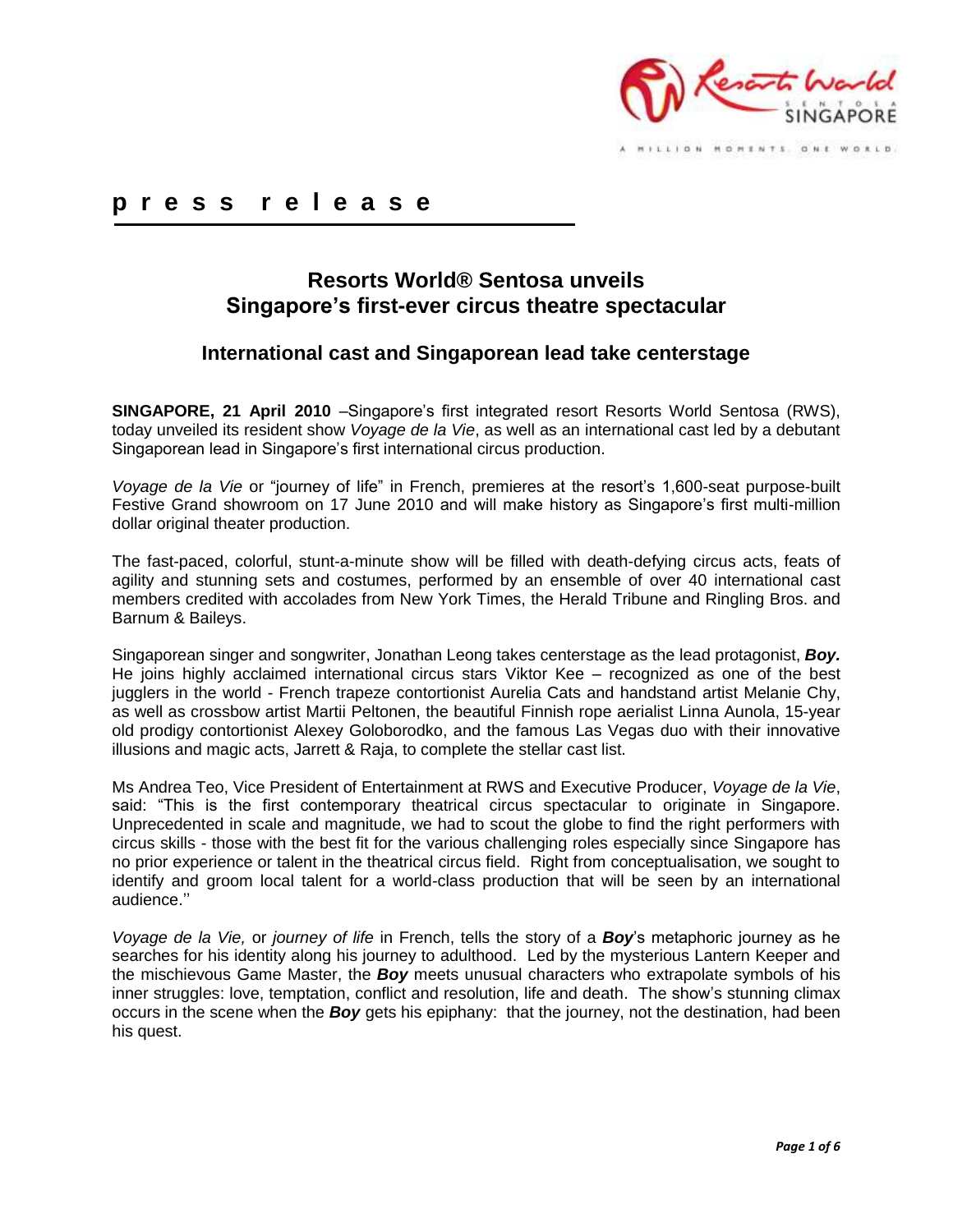Jonathan, the 2006 Singapore Idol first runner-up, has performed at numerous high-profile events. He said: "This is a dream come true for me, to be able to share the stage with some of the best global talents in circus and theater production. It's a world-class production, a world stage, and I hope that Singaporeans will be proud that we are bringing this to Singapore and come and support the show. I will give it my all.''

Presented by RWS, in collaboration with the Generating Company UK, Voyage de la Vie is supported by Official Card DBS Cards, Official Newspaper *The Straits Times Life!*, Official Makeup M.A.C, Official Freight Forwarder Agility Logistics and Official Sponsor Sennheiser (S) Pte Ltd along with its media partners Mediacorp, Singapore Press Holdings, SMRT Media & Zo Media.

Tickets for *Voyage de la Vie* are now on sale at all SISTIC outlets. As the Official Banking Partner of RWS, DBS brings special privileges to DBS / POSB cardholders. From 1 April to 30th June, DBS / POSB credit and debit card members will enjoy a 15 per cent early bird discount. A 10 per cent discount will be extended to DBS classic card members and an exclusive 15 per cent discount will be extended to DBS Gold and Platinum card members from 1<sup>st</sup> July onwards. Genting Rewards Classic Card members will be entitled to a 5 per cent discount while Genting Rewards Silver Card members will be entitled to a 10 per cent discount and Genting Rewards Gold and Platinum Card members will be entitled to a 15 per cent discount. Students, Senior Citizens and Full Time NSFs will enjoy a 10 per cent off. Families purchasing tickets using DBS credit cards are also entitled to a 30 per cent discount for children between 4 -12 years old under the weekend family special. Children must be accompanied by 1 adult.

For more information, and detailed performance schedules please visit [www.rwsentosa.com](http://www.rwsentosa.com/) or call 6577 8888 for enquiries. Alternatively, book your tickets through SISTIC at 6358 5555 or [www.sistic.com.sg.](http://www.sistic.com.sg/)

- End -

### **About Resorts World Sentosa**

Resorts World Sentosa, one of the world's most extensive and expensive integrated resorts at S\$6.59 billion, was built in a record time of under three years. Resorts World Sentosa has soft opened its four hotels on 20 January 2010, its shopping and dining strip, FestiveWalk on 30 January 2010, Singapore's first casino on 14 February 2010, together with the Resorts World Convention Centre, which includes its Compass Ballroom, 26 function rooms and 1,600-seat Festive Grand theatre and Southeast Asia's first and only Universal Studios Singapore on 18 March 2010. Supporting the attractions are a 3,500-lot carpark facility, restaurants, retail stores, entertainment and public attractions that include Emmy-award winner Jeremy Railton's Lake of Dreams and Chamber of Treasures.

Resorts World Sentosa will open the world's largest Marine Life Park, its Maritime Xperiential Museum, a destination spa and two remaining hotels with a total of 500 rooms in phase two development.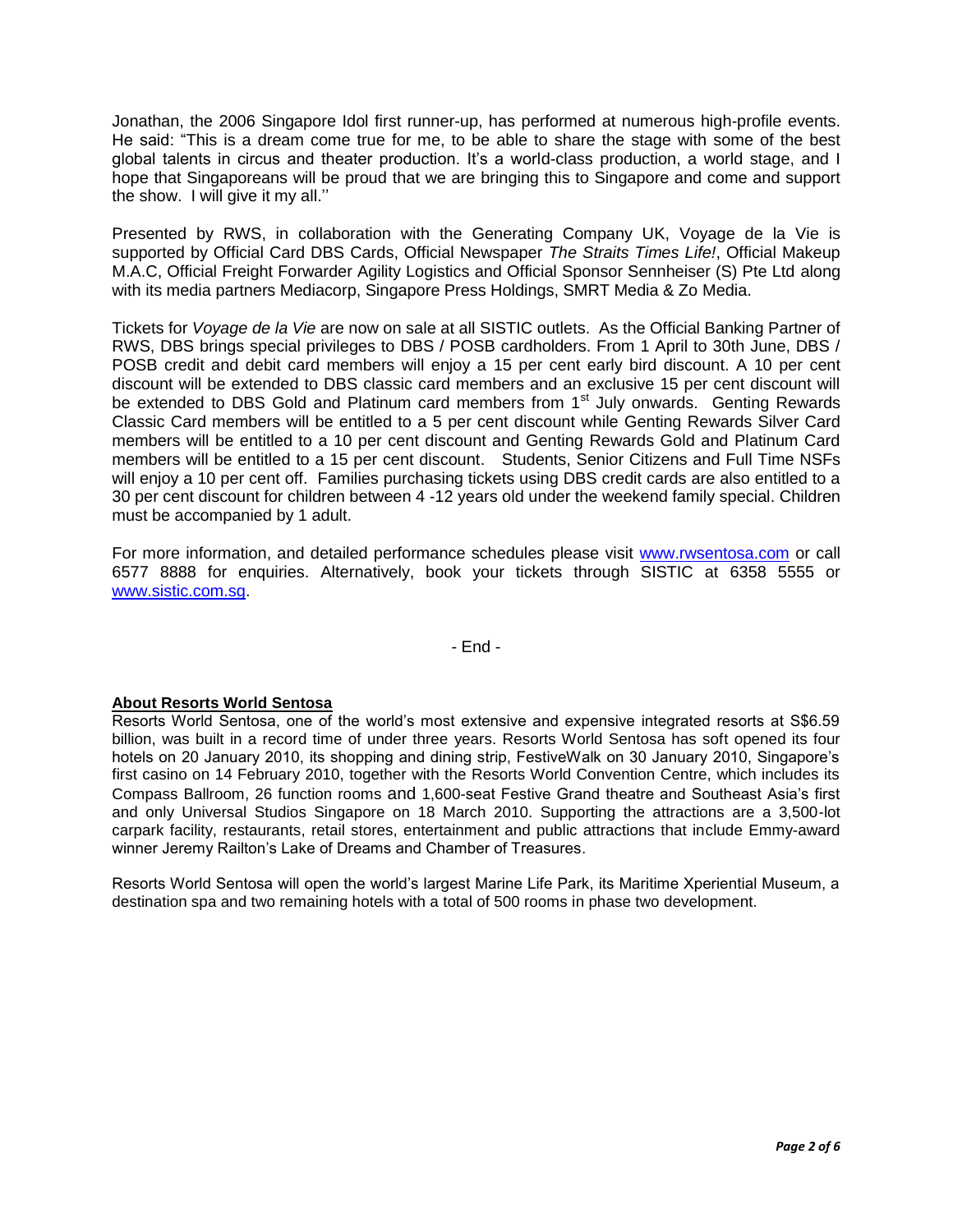## **MEDIA CONTACT:**

### Resorts World Sentosa

Angeline Ng Tel: + 65 6577 9772 Cell: +65 9773 9598 [angeline.ng@rwsentosa.com](mailto:angeline.ng@rwsentosa.com)

Weber Shandwick Singapore (for Resorts World Sentosa) Khushil Vaswani / Danny Cham Tel: +65 6825 8023 / +65 6825 8044 Cell: +65 9127 7024 / +65 9696 9128 [kvaswani@webershandwick.com](mailto:kvaswani@webershandwick.com) / [dcham@webershandwick.com](mailto:dcham@webershandwick.com)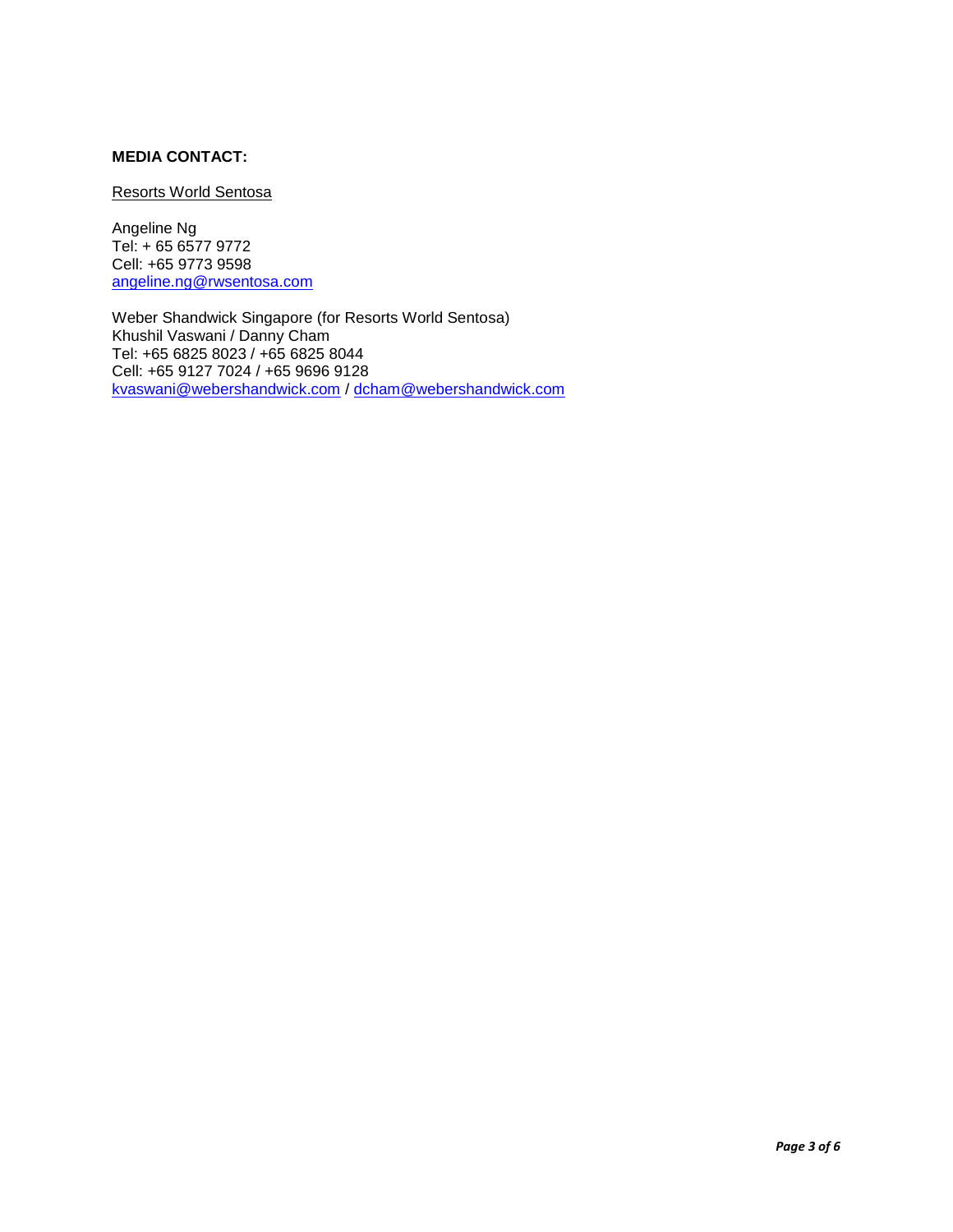### **Presenting the lead star of Singapore's first-ever circus theatre spectacular, Jonathan Leong**



Contemporary singer and song-writer, Jonathan is one of the most recognizable faces and voice in the local music scene since winning Singapore Idol as the first runner-up in 2006. With humble beginnings and growing up in a family when his father was once a musician in a band, he has worked hard to pave his career in music and the arts. After being chosen for the role of *Boy*, the lead protagonist of *Voyage de la Vie,* Jonathan trained for months and not only recorded 3 original songs for the production but also imbued skills as a circus and theatre actor.

*"We are absolutely delighted to have our very own Jonathan Leong on board this eagerly-anticipated production. He has audience appeal, a visual presence and great vocals. Not only has he had additional training in these areas, he has also acquired a whole new suite of circus skills, which is quite a feat for someone of his age. Jonathan has worked hard these past months to become the consummate performer – singer, actor, acrobat."* 

- Andrea Teo, Executive Producer of *Voyage de la Vie* & Vice-President of Entertainment, RWS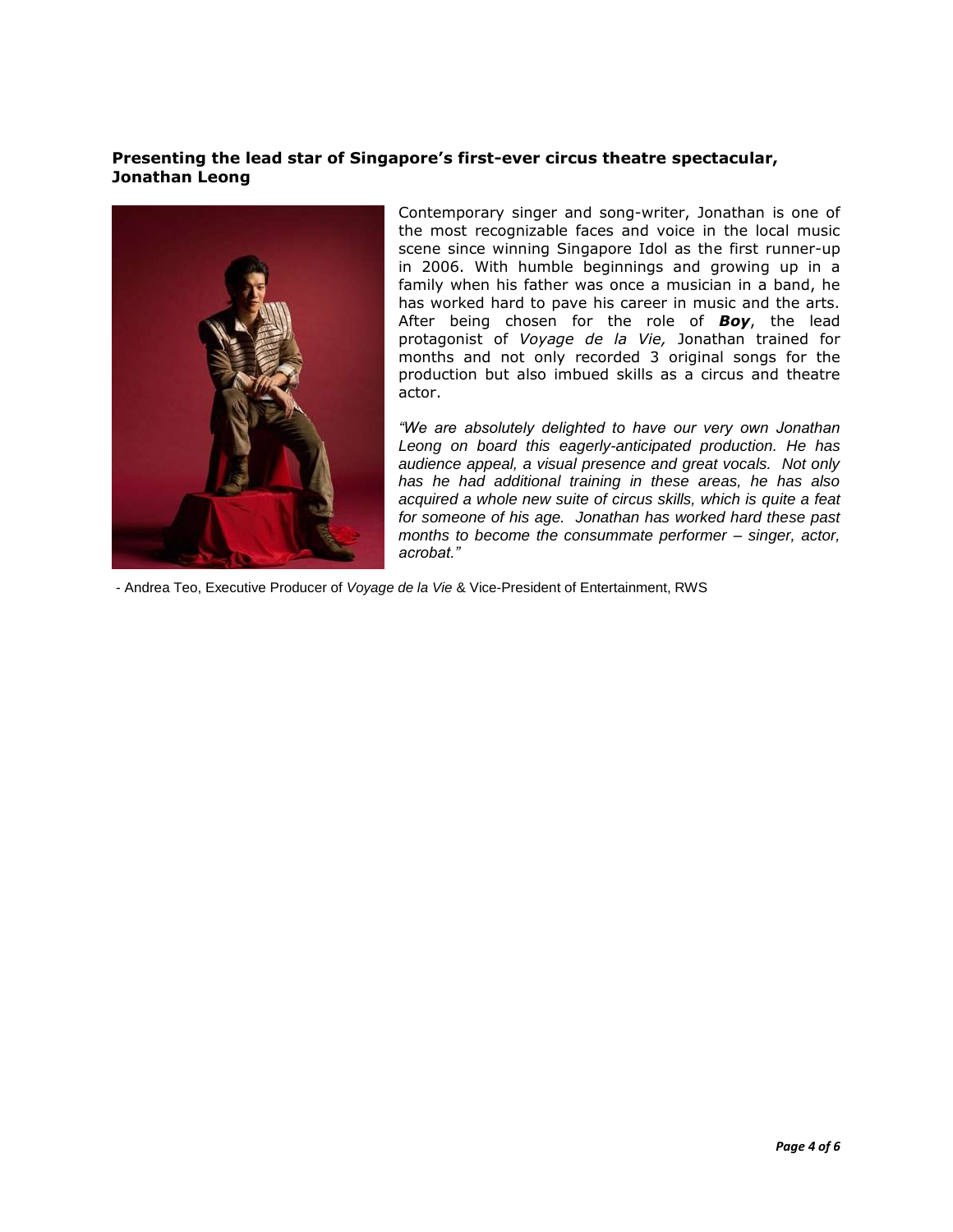### **Note to Editors:**

1. Please use the following photo captions for visuals.

2. High resolution photos can be downloaded from link: [ftp://wswresorts:wswresorts@omaedcftp001.interpublic.com](ftp://wswresorts:wswresorts@omaedcftp001.interpublic.com/) *Username: wswresorts Password: wswresorts*

3. All photos are to be attributed to: *Resorts World Sentosa elements and all related indicia TM & © 2010 Resorts World at Sentosa Pte. Ltd. All Rights Reserved.*



*Voyage de la Vie,* resident show of Singapore's first integrated resort, Resorts World Sentosa, is the firstever circus theatre spectacular originating from Singapore that will be in the league of world-class theatre productions. *Voyage de la Vie* premieres 17 June 2010 at the purpose-built 1600-seat Festive Grand showroom of Resorts World Sentosa.